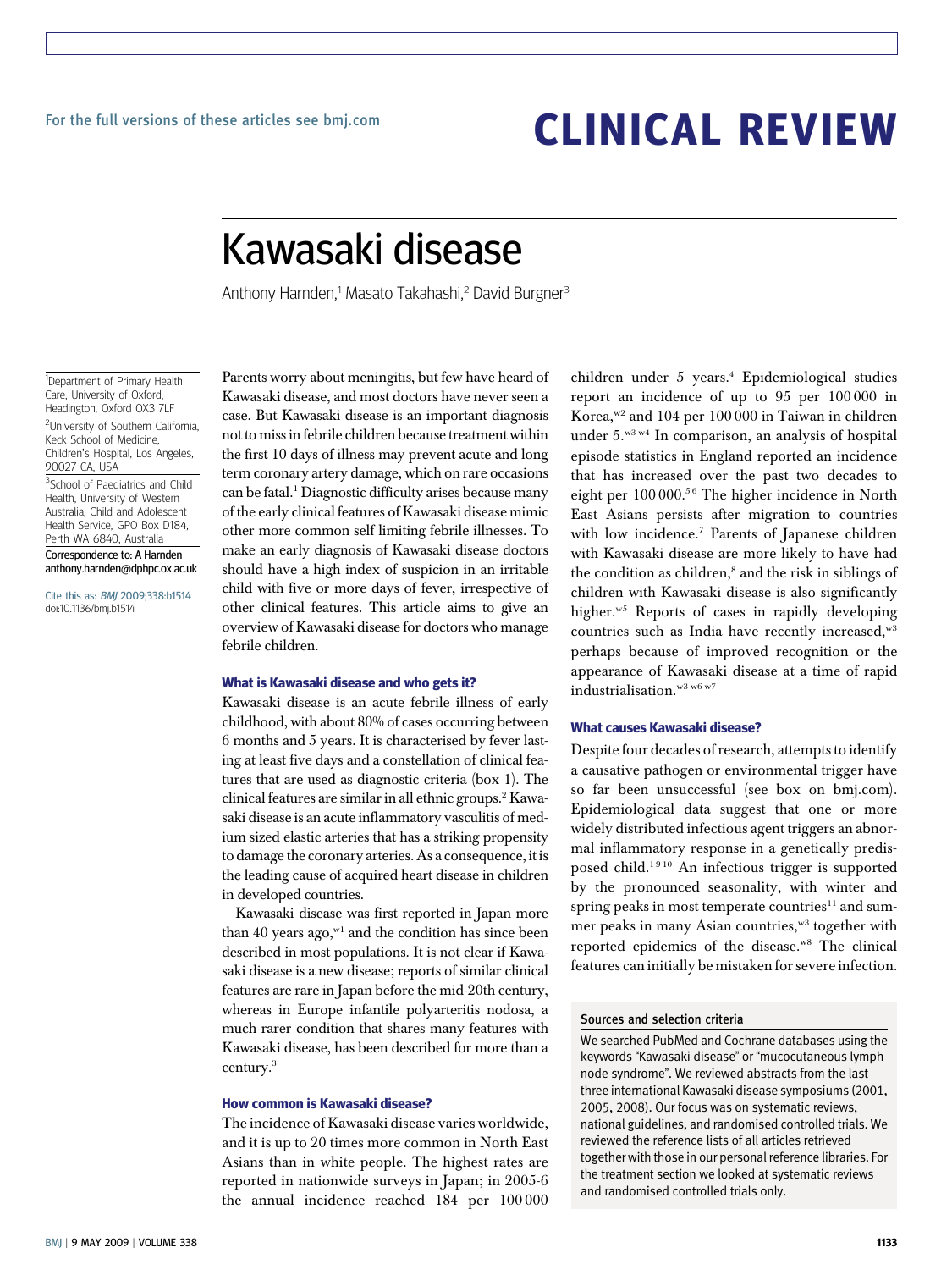#### The parents' perspective

When our baby was 10 months old he woke with a high temperature and seemed to have a sore throat. He wouldn't eat or drink and his breath smelled. We took him to a general practitioner, who diagnosed tonsillitis and prescribed antibiotics. He quickly got worse.

The next day I carried him, limp in my arms, to the emergency department. He was dehydrated and he had a faint rash on his legs and torso, bright red lips and eye rims, and a fever. The doctor told us it might be Kawasaki disease among other things. After he was admitted he continued to deteriorate. We were told that he did not meet all the criteria for a diagnosis of Kawasaki disease; he didn't have the peeling skin on his hands and feet and his rash was "too faint." We were told that treatment for Kawasaki disease could not begin until other illnesses such as scarlet fever and infection were ruled out. Five days after admission he was given immunoglobulin. Within hours he was smiling again and happy. After he had been home for a few days, the "missing symptom" of peeling skin appeared. Because he was treated early, he did not develop any heart abnormalities, but it was distressing having such a sick baby, not knowing what was wrong or whether he would develop long term heart problems.

Kawasaki disease is relatively rare in the first few months of life, which suggests that most adults have been exposed to the causative agent and that protective transplacental antibodies protect the newborn infant.w9 Supportive data are rare, however, because the infectious trigger(s) are unknown. Kawasaki disease is much less common in older children and adults and recurs in only a minority of children.<sup>w10</sup> We suggest that most children probably encounter the causative pathogen(s) in early childhood—possibly asymptomatically—and develop protective immunity.

The role of bacterial superantigens in Kawasaki disease remains controversial.<sup>12</sup> Like other inflammatory

# Box 1 Clinical diagnostic criteria

Fever of at least five days' duration and at least four of the following five clinical features:

- Polymorphous exanthema (but not petechial, bullous, or vesicular lesions)
- Bilateral non-exudative conjunctival injection
- Changes in lips and oral cavity (but not discrete oral lesions or exudates)
- Changes in the extremities, including erythema or indurative oedema, and later (in the second week of illness) membranous desquamation starting around the nail bed
- Cervical lymphadenopathy, often unilateral and large (≥1.5 cm)

diseases—such as rheumatoid arthritis, inflammatory bowel disease, and atherosclerosis—Kawasaki disease is genetically complex, with many genes contributing modest effects to the overall risk, and no single gene "causing" the disease.

# How is Kawasaki disease diagnosed?

Children with Kawasaki disease are febrile and extremely irritable, much more so than children with other febrile illnesses (fig 1). No diagnostic test is available. Clear diagnostic criteria have been established by the Japanese Ministry of Health research committee and have been adopted by the American Heart Association and American Academy of Pediatrics (box 1). <sup>13</sup> The clinical features usually appear sequentially, and a diagnosis of Kawasaki disease should be reconsidered regularly in a young child with persistent fever. The differential diagnosis of Kawasaki disease is potentially wide, but it is most often confused with streptococcal and staphylococcal infections (including scarlet fever and toxic shock syndrome), viral infections such as measles and glandular fever, or drug reactions such as Stevens-Johnson syndrome.<sup>113</sup> Children tend to be listless and easily fatigued for four to six weeks after the acute illness, which usually lasts one to two weeks without treatment. <sup>13</sup> It is in the subacute phase that coronary artery aneurysms may progress. Box 2 summarises the laboratory features of Kawasaki disease.



Fig 1 | Eight month old boy with acute Kawasaki disease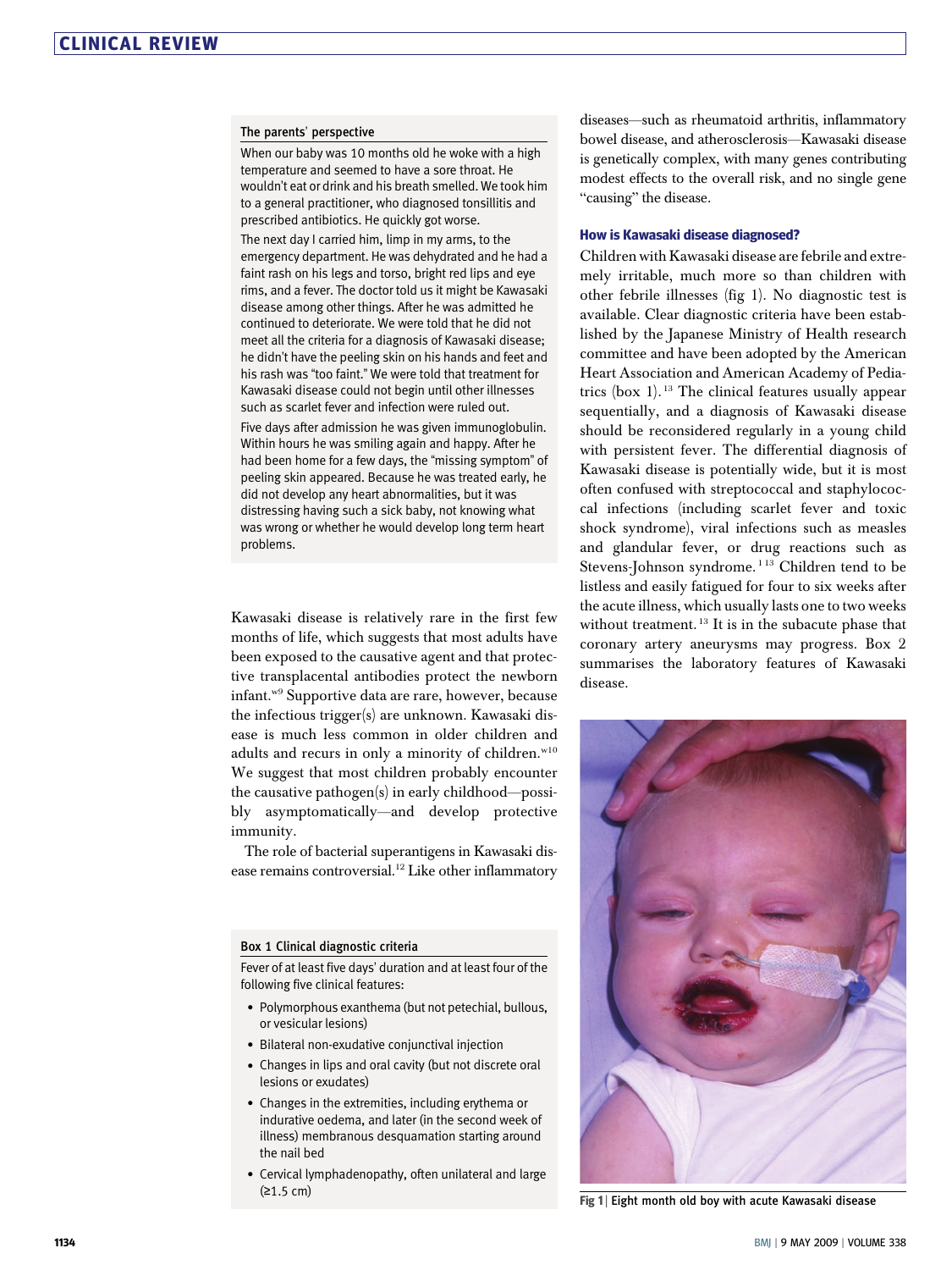The nature of the rash in Kawasaki disease is variable. It may be made up of pink maculopapular lesions (morbilliform rash) (fig 2), sharply demarcated red lesions (erythema multiforme), or generalised or uniform redness (scarlatiniform rash). Petechial, vesicular, or bullous lesions are not a feature and suggest an alternative diagnosis. The rash often begins in the nappy area and spreads to the rest of the torso, extremities, and face. This nappy rash may peel during the acute illness.

A unique feature of Kawasaki disease is acute inflammation at the site of a previous BCG inoculation. The hands and feet may be swollen, erythematous, and painful to touch or on weight bearing, and the child often refuses to walk or crawl. In older children, desquamation of fingers and toes (fig 3), which occurs after the acute illness and is therefore not helpful

# Box 2 Clinical investigations

The following tests are often abnormal during the first 7-10 days and may support the diagnosis of Kawasaki disease, although in isolation these tests lack adequate sensitivity and specificity. Some parameters have age dependent normal ranges<sup>11314 w11</sup>

- Haematology: Raised white blood cell count with neutrophilia (at least 50% of cases), progressive anaemia (usually normochromic and normocytic), increasing platelet count (peaking in the second or third week of illness and therefore not useful diagnostically)
- Urine analysis: The urinary sediment may contain increased numbers of white blood cells without bacteruria
- Acute phase reactants: Raised C reactive protein (>35 mg/l in 80% of cases), erythrocyte sedimentation rate (>60 mm/h in 60% of cases). The erythrocyte sedimentation rate may be even higher after intravenous immunoglobulins
- Blood chemistry: Low serum sodium, low serum protein and albumin, raised liver enzymes (specifically alanine aminotranferase), and abnormal lipid profile (which may be exacerbated by intravenous immunoglobulin)
- Cerebrospinal fluid: Pleocytosis, usually lymphocytic with normal protein and glucose
- Electrocardiography: Other than tachycardia, findings include decreased QRS voltages, flattened T waves, and prolonged rate corrected QT intervals. These findings are almost always reversible. Arrythmias including heart block may occur. In untreated large coronary artery aneurysms, electrocardiography may show signs of myocardial infarction as a result of coronary thrombosis
- Echocardiography: This may show decreased left ventricular function, mitral regurgitation, and pericardial effusion. Coronary artery dilatation begins an average of 9-10 days after onset of fever and occurs in 30-50% of cases



Fig 2 <sup>|</sup> Morbilliform rash in young child with Kawasaki disease

diagnostically, may be the only peripheral feature. Conjunctival injection, which appears early in the illness, is not associated with purulent discharge and often spares the limbus, an avascular zone around the iris. Oropharyngeal changes may affect the lips, tongue, or pharynx, but pharyngeal exudates and ulcers are not seen. Cervical lymphadenopathy, the least frequent diagnostic feature, is more common in older children. A solitary lymph node is often non-fluctuant, firm, and mildly tender.

Rarely, there is severe peripheral vasculitis, with Raynaud's phenomenon. Severe vasculitis and vasospasm can cause distal ischaemia and result in gangrene of the fingers and toes.<sup>w12</sup>

# Incomplete Kawasaki disease

The 15-20% of children with Kawasaki disease who have fever and fewer than four principal features may still develop coronary artery dilatation or aneurysms. They are classified as having incomplete Kawasaki disease, a particularly challenging diagnosis that is more common in infants under 6 months.15

The American Heart Association and American Academy of Pediatrics have published an algorithm to help in the early detection of incomplete Kawasaki disease (see bmj.com).13 This algorithm represents expert consensus and uses commonly available laboratory tests and echocardiography, when indicated. It has been evaluated retrospectively but not yet prospectively in the clinical setting.<sup>w13</sup>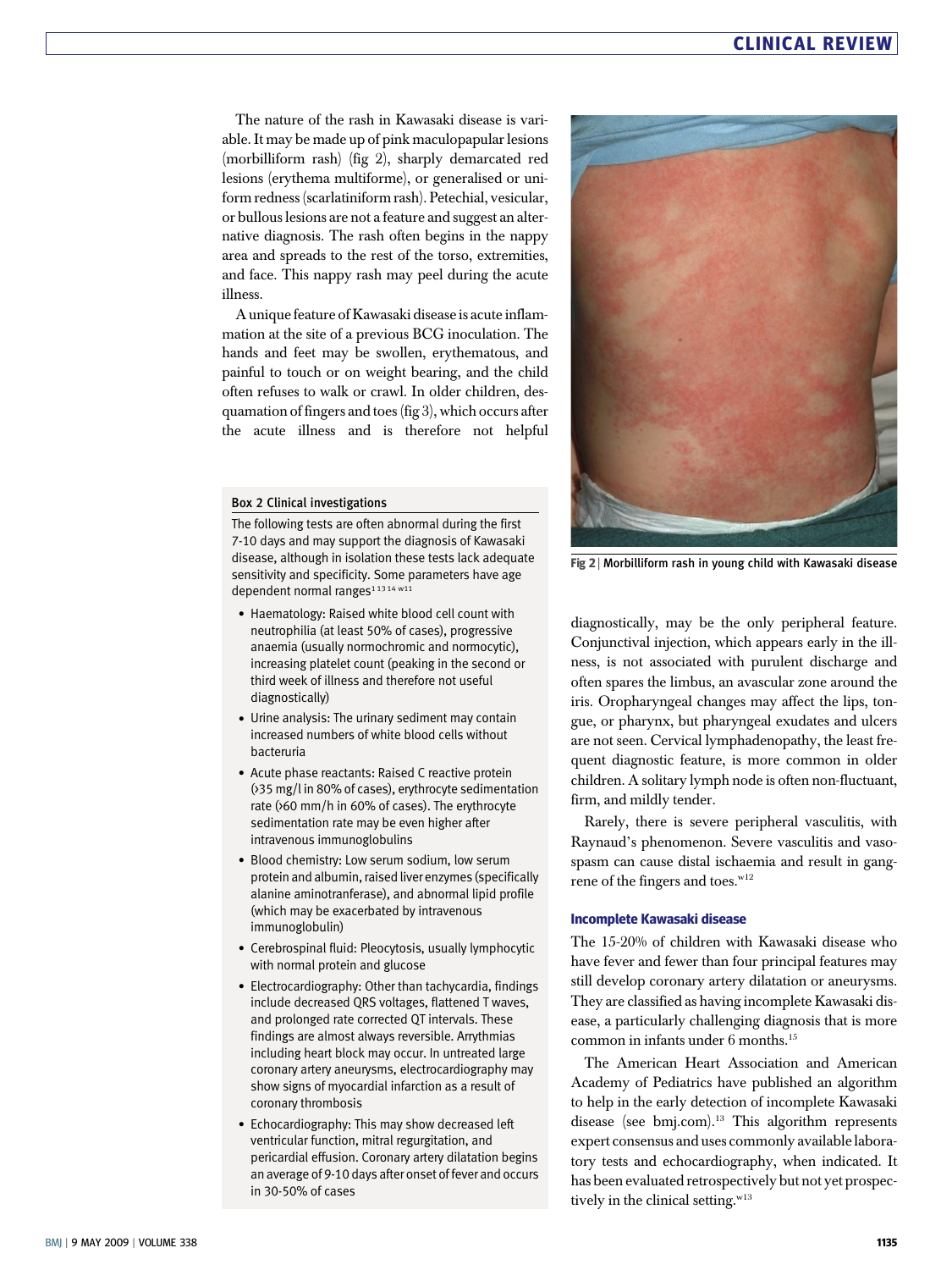

Fig 3 <sup>|</sup> Membranous desquamation of fingers—a late clinical sign

# How is Kawasaki disease treated? Intravenous immunoglobulin

Randomised controlled trials have shown that a single infusion of 2 g/kg of intravenous immunoglobulin given 5-10 days after the onset of fever eliminates fever in 85-90% of children within 36 hours and significantly reduces the risk of coronary artery aneurysms.13 16 A single intravenous immunoglobulin infusion of 2 g/kg produces a better outcome than

#### Current research and key unanswered questions

#### Ongoing research

An international collaborative project that is investigating the genetic determinants of Kawasaki disease (International Kawasaki Disease Genetics Consortium; dburgner@meddent.uwa.edu.au)

Attempts are being made to identify viral pathogen(s) from autopsy specimens

A global study is under way of the association between weather patterns and Kawasaki disease

The optimal treatment for Kawasaki disease is being investigated, including the role of anti-tumour necrosis factor agents

# Unanswered questions

Does Kawasaki disease have a single infectious cause or can it be triggered by more than one type of infection? Are bacterial superantigens involved?

Which genes are important in mediating susceptibility and outcome?

What is the optimal way to diagnose Kawasaki disease? How does the American Heart Association algorithm perform in practice?

Can we develop a bedside diagnostic test?

What are the long term effects of the disease on cardiovascular health?

Is Kawasaki disease proatherosclerotic and is this clinically important?

What is the relation between Kawasaki disease and other inflammatory and autoimmune diseases?

Is Kawasaki disease really increasing in incidence in countries undergoing industrialisation, and if so, why?  $400 \,\text{mg/kg/day}$  for five days.<sup>16 17</sup> The benefit of starting immunoglobulin before the fifth day of illness is uncertain, but treatment should be given beyond day 10 if fever or inflammation is ongoing.13 Guidelines recommend a further dose of 2 g/kg in children who remain febrile 36 hours after the first dose of immunoglobulin.<sup>13</sup>

# Aspirin

A Cochrane review and a meta-analysis of treatment with aspirin highlighted a lack of trial evidence,<sup>18</sup> although aspirin has been standard treatment for Kawasaki disease since its initial description in Japan because of its anti-inflammatory and antiplatelet activities. The American Academy of Pediatrics acknowledges that practice varies with respect to dose and duration of treatment, with most clinicians prescribing 80 mg/kg/day until the child is afebrile and 3-5 mg/kg/ day thereafter until a normal echocardiogram is seen at six weeks after the onset of symptoms.<sup>13</sup> In Japan, however, it is common practice to give aspirin 30 mg/kg/ day throughout the acute and subacute phases. Persistent coronary artery abnormalities require specialist management.

# Corticosteroids

In contrast to other systemic vasculitides, which usually respond to steroids, evidence that corticosteroids reduce coronary artery abnormalities is inconclusive. A meta-analysis of trials of variable quality concluded that the addition of corticosteroids was beneficial.<sup>w14</sup> However, a recent well conducted, multicentre, double blinded, placebo controlled randomised trial reported no difference in coronary artery changes, days spent in hospital, and length of fever for children receiving standard treatment of intravenous



Fig 4 <sup>|</sup> Selective left coronary angiogram showing a giant aneurysm of the anterior descending coronary artery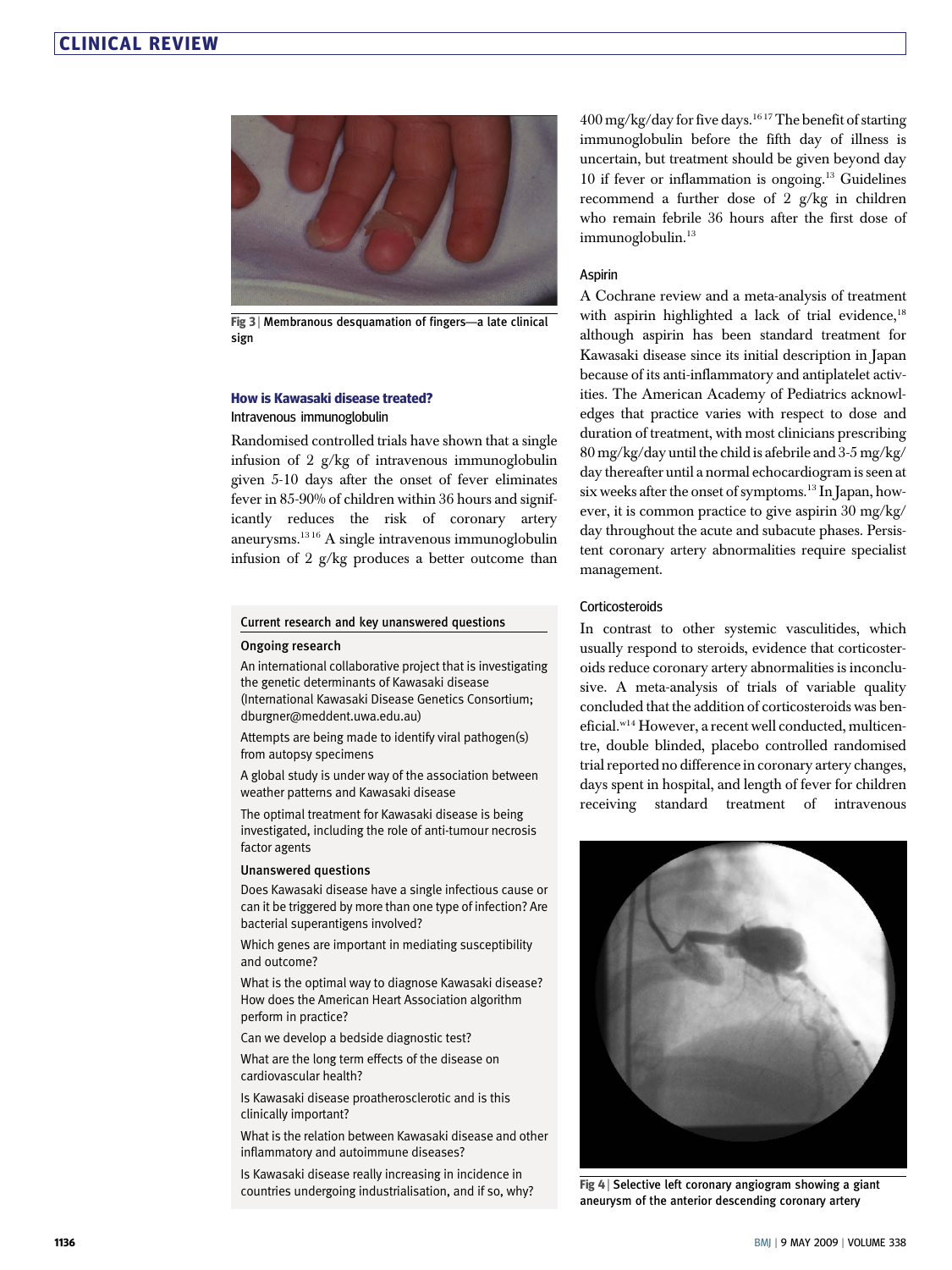immunoglobulin and aspirin plus 30 mg/kg of methylprednisolone compared with standard treatment plus placebo.<sup>19</sup> Although trial evidence is lacking,  $30 \,\text{mg/kg}$ methylprednisolone daily for up to three days is usually recommended if there is no response to the second intravenous immunoglobulin infusion.

# Other interventions

Controlled trial data are not available for other interventions such as plasma exchange, agents that block platelet receptors and tumour necrosis factor, pentoxifylline, cyclophosphamide, and statins. Live vaccines—including measles, mumps, and rubella should be delayed after treatment with intravenous immunoglobulin, because neutralising antibodies may decrease vaccine immunogenicity.<sup>20</sup> The recommended interval between intravenous immunoglobulin and live vaccines varies—three months in the United Kingdom and 11 months in the United States, Canada, and Australia.

# What are the cardiovascular complications of Kawasaki disease?

# Clinical signs

Cardiovascular examination during acute Kawasaki disease may show tachycardia greater than expected for the patient's age and fever. Rarely, pancarditis and heart failure can occur, with muffled heart tones and gallop rhythm suggestive of either myocarditis or pericardial effusion. Myocarditis is thought to be

# Additional educational resources

#### Resources for healthcare professionals

Brogan PA, Bose A, Burgner D, Shingadia D, Tulloh R, Michie C, et al. Kawasaki disease: an evidence based approach to diagnosis, treatment, and proposals for future research. Arch Dis Child 2002;86:286-90

Royle J, Burgner D, Curtis N. The diagnosis and management of Kawasaki disease. J Paediatr Child Health 2005;41:87-93

#### Resources for parents and families

Patient UK (www.patient.co.uk/showdoc/23069080/)— Information sheet for patients on Kawasaki disease

Kawasaki Disease Foundation (www.kdfoundation.org/) —A US parent led charity to raise awareness and share experiences

Kawasaki Disease Foundation Australia (www. kdfoundation.org.au)—Group set up by families with children who have had Kawasaki disease, which provides information, social gatherings, research findings, and contact with other families affected

Royal Children's Hospital, Melbourne (www.rch.org.au/ kidsinfo/factsheets.cfm?doc\_id=3731)—A succinct and sensible summary of Kawasaki disease for parents Baker AL, Newburger JW. Kawasaki disease. Circulation 2008;118:e110-2

# Tips for non-specialists

Consider the diagnosis of Kawasaki disease in a childwho is irritable with a persistent fever—the classic clinical features of Kawasaki disease may not all be present

The rash may mimic that of common infections like measles, rubella, parvovirus, and scarletfever. It may also resemble erythema multiforme

To reduce complications, a single infusion of 2 g/kg of intravenous immunoglobulin should be given 5-10 days after the start of fever

All children with Kawasaki disease should have echocardiography and access to a paediatric cardiology opinion and follow-up

common, but it rarely results in clinically relevant depression of myocardial function.<sup>13</sup>

# Coronary artery pathology

Consensus guidelines from the American Heart Association on the diagnosis, treatment, and long term management of Kawasaki disease state that mild diffuse dilatation of coronary arteries occurs in 30-50% of cases and starts on average 10 days from onset of fever. In most cases, this dilatation is transient and regresses within six to eight weeks of fever onset.<sup>13</sup> However, 20% of coronary artery lesions progress to true aneurysms, although this is reduced to about 5% with intravenous immunoglobulin treatment. In about 1% of cases, aneurysms become "giant aneurysms"  $($  $>$ 8 mm diameter) (fig 4), which carry a poor prognosis; they may heal with stenosis and cause distal mycocardial ischaemia, or more rarely they may rupture.<sup>13 w15</sup>

Although Kawasaki disease preferentially affects coronary arteries, other medium to large arteries may be affected. Proximal brachial arteries, femoral arteries, iliac arteries, and extraparenchymal renal arteries most often show aneurysmal changes. The aorta may show aneurysmal dilatation in postmortem specimens.<sup>13</sup>

An unclear vasculitic process within the coronary arteries increases endothelial activation and renders the endothelium procoagulant. In addition, the blood becomes hypercoagulable because of an increased number of activated platelets.<sup>w16</sup> In the presence of large aneurysms, stagnation of flow and local changes in shear stress further promote thrombosis. A large case series of Japanese children who had myocardial infarction showed that infarction as a result of occlusive thrombosis in the coronary arteries is most common during the first  $6-12$  months after onset.<sup>21</sup> The standardised mortality ratio during the convalescent stage of Kawasaki disease for Japanese children with cardiac sequelae has been reported to be as high as 2.55 in boys.22 The in-hospital mortality rate is 0.17% in the US.11 Cardiac arrhythmias are more common after